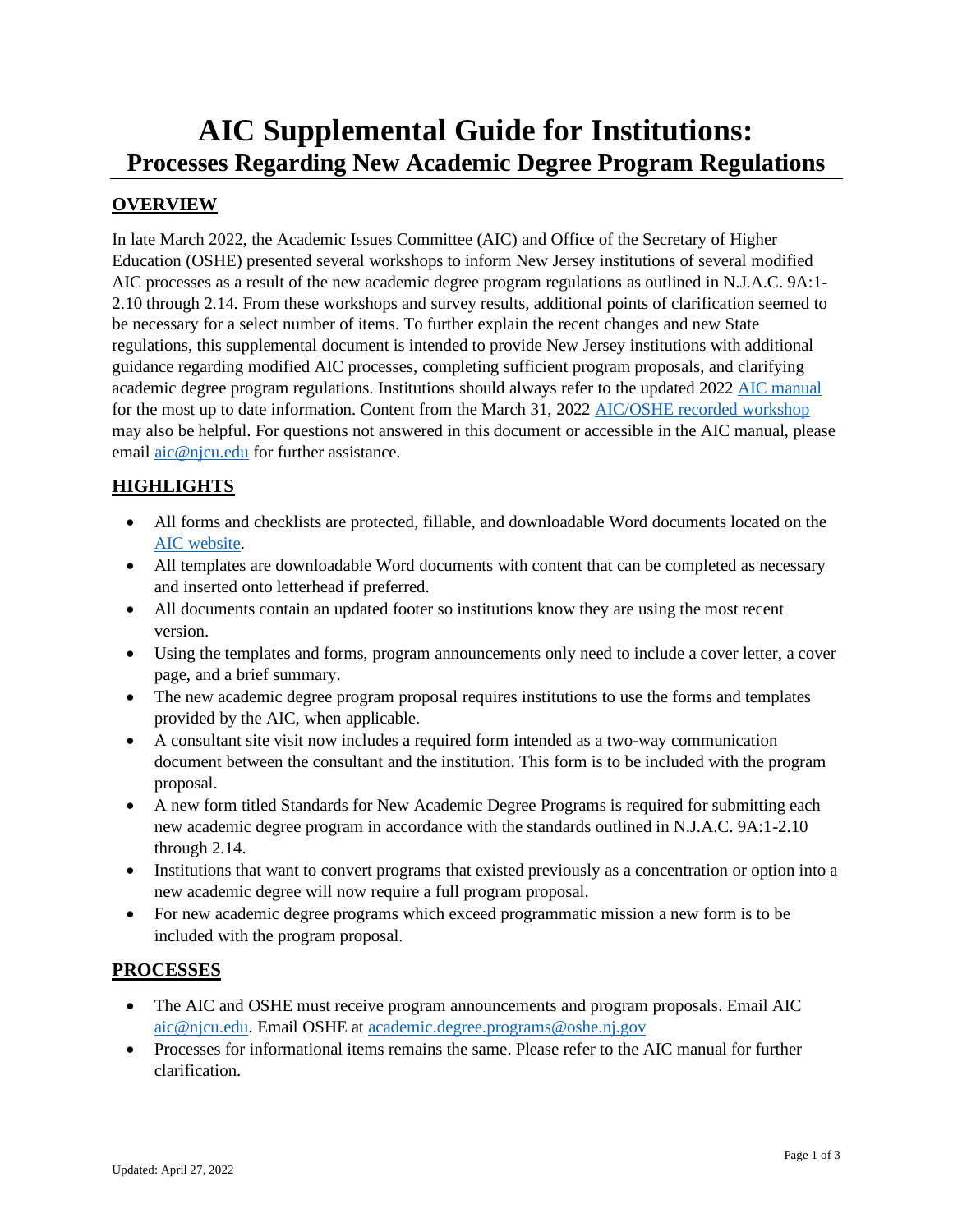- Institutions can submit program proposals on a rolling basis to the AIC. Program proposals will be addressed at the following AIC meeting if submitted by the respective deadline found on the AIC website.
- If an institution's proposal is returned with comments and concerns, then they must submit a memorandum with the changes made. A proposal can only be returned twice for review.

# **GUIDANCE**

## **Fillable Forms**

- When completing the Standards for New Academic Degree Programs form to respond to the State regulations for academic degree programs, all information related to each element should be entered into the text box provided. This would include all narratives, citations, or footnotes as applicable, graphics, charts, rubrics, and/or tables. If items cannot appropriately fit in the text box, adding appendices is ok, however answering each element in the text box is the preferred method. Please refrain from including any hyperlinks that would link to any of the above documents, unless absolutely necessary.
- Institutions should provide as much evidence as possible to demonstrate the new academic degree program meets the four standards as outlined in N.J.A.C. 9A:1-2.10 through 2.14.
- If there is an item or text box that does not require an answer, do **not** leave it blank. Please leave "N/A" in the section to avoid any misunderstanding that the proposal may be incomplete.

### **Consultant**

- As of April 8<sup>th</sup>, 2022, all institutions are allowed to utilize virtual consultant visits for their academic degree programs as long as they include a video chat tour of the facilities and campus that would be required as support for the degree program. The process of virtual consultants must mimic an on-site visit.
- If a consultant was contracted by the institution previously for another type of service, it is acceptable to utilize them to evaluate a new academic degree program.

**Four Standards of New Academic Degree Programs** *(these items depict a select few areas that warranted additional clarification and are not a full list of all items within each of the four standards)*

Standard 1: Sufficient Academic Quality

- Regarding the section related to student learning outcomes, it is recommended that institutions provide a representative variety of assessments and rubrics to demonstrate quality of the curriculum for the new academic degree program. It may not be necessary to include multiple assessments and rubrics that are duplicative of content, however institutions may find it beneficial to note such duplication in the curriculum within their narrative.
- Regarding the section related to program rigor, it is preferred that institutions include a comprehensive list of all course descriptions for the proposed new academic degree program. However, institutions may consider including a sampling of the General Education and elective courses outlined in the new academic degree program to demonstrate evidence of program rigor in the curriculum.
- Regarding comparisons of curriculum of the same of similar programs in the program rigor section, institutions should engage in a comprehensive search both in and out of New Jersey, to demonstrate the rigor of their proposed new academic degree program in comparison with other similarly designed programs across the nation.